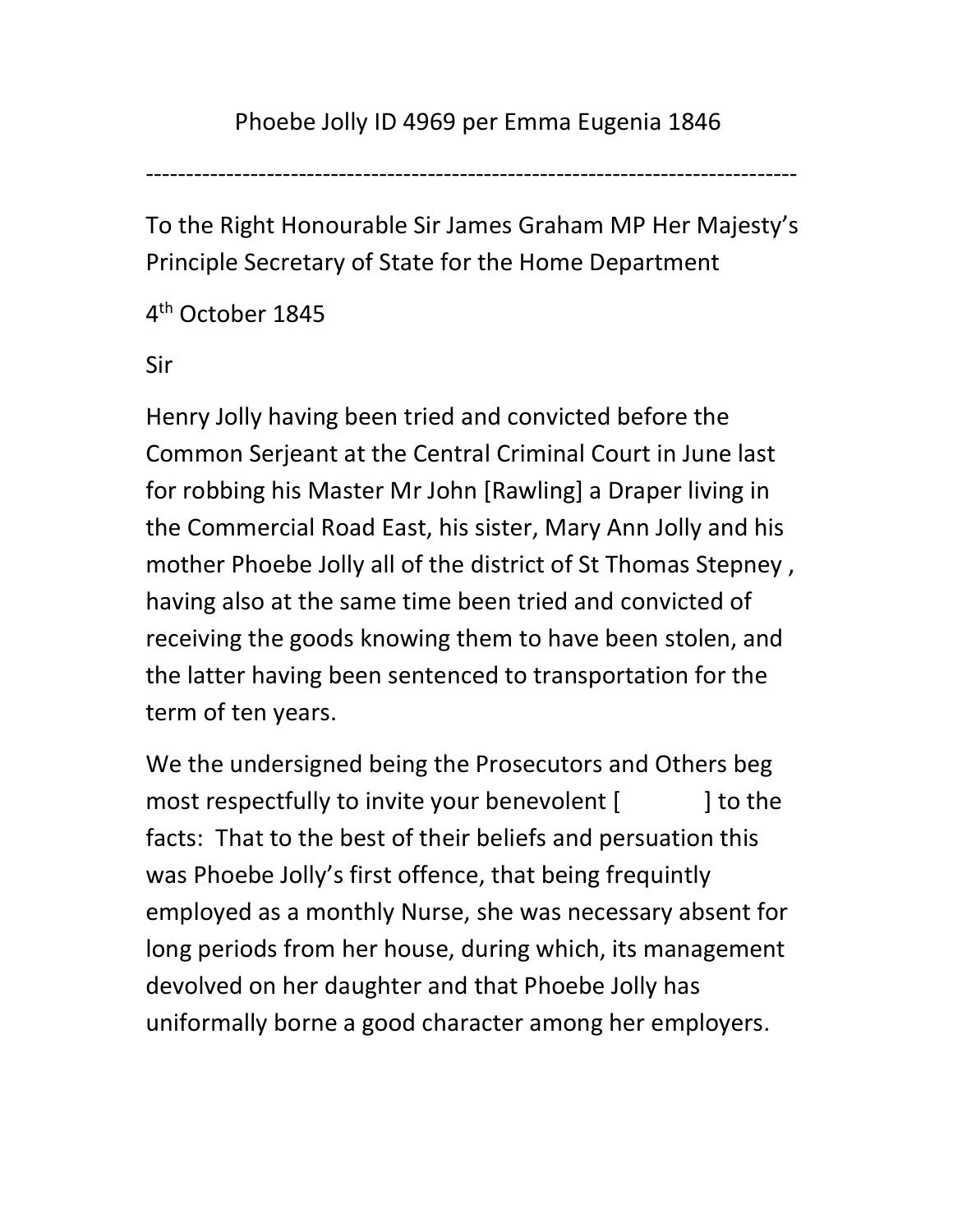They therefore venture strongly to recommend her for mitigation of punishment under the conviction that the ends of Justice would thereby be more effectivally attained and the Laws [ ] honoured by the inflictions of the full amount awarded.

--------------------------

John Rawling – Prosecutor

William [Telf] - Churchwarden

Charles Love

William Valentine – Incumbent of St Thomas Stepney

And a further 58 signatures

To the Right Honourable Sir James Graham Her Majesty's Principle Secretary of State for the Home Department

-----------------------------------

27<sup>th</sup> December 1845

May it please you, Sir James

The Memorial of William Jolly of No 18 Heath Street, Stepney

Sheweth

And begs to call your kind consideration in the case of his unfortunate wife who was tried in conjunction with his son and daughter at the Central Criminal Court before Mr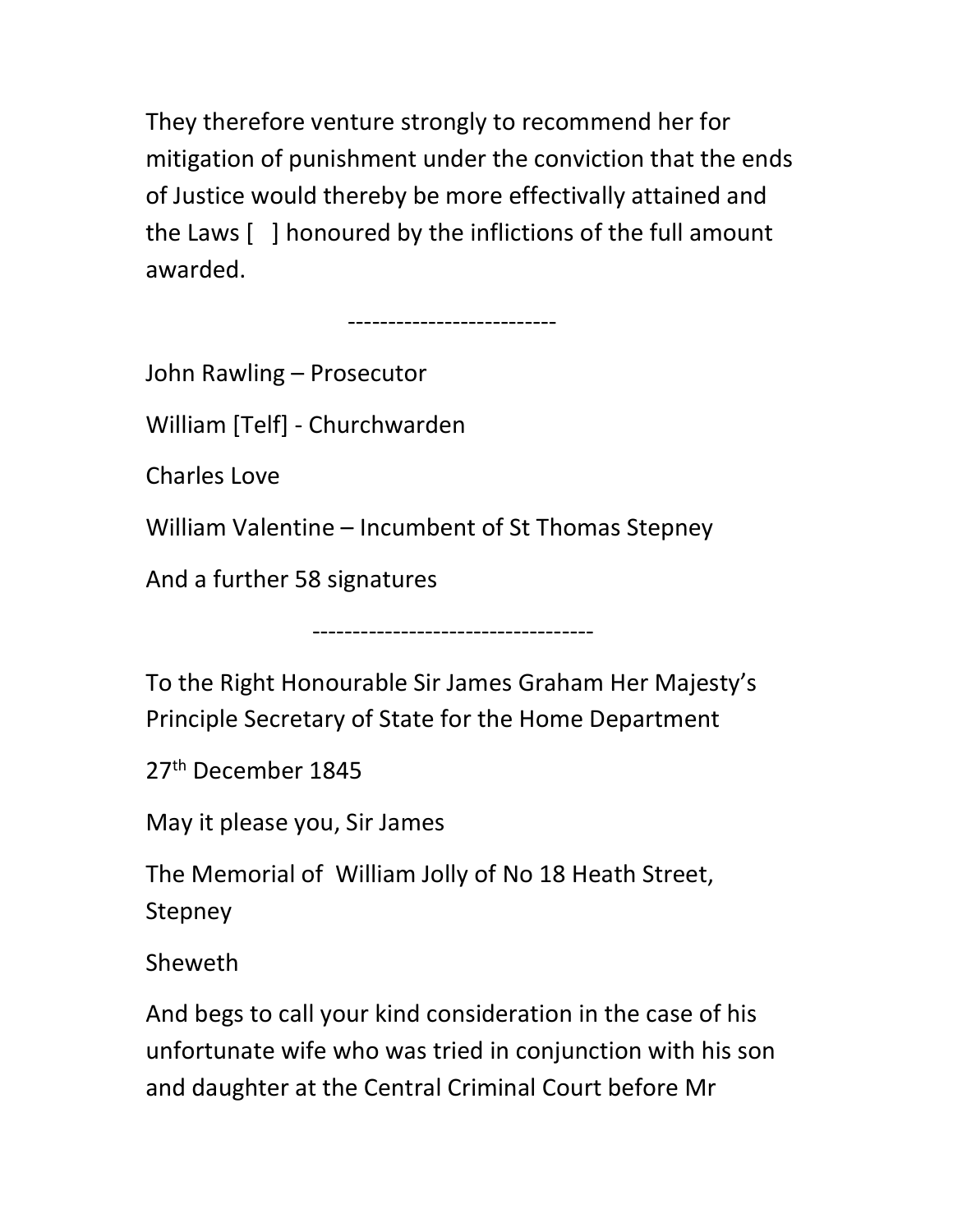Common Sergeant Mirchouse charged with receiving goods knowing then to have been stolen – the son was sentenced to 12 months and the daughter to 6 months imprisonment and the unfortunate supplicant's wife to 10 years transportation. Your humble Petitioner begs to add to this Memorial that since the liberation of his daughter she has truly confessed her guilt in the transeation but she is totally innocent of her unfortunate parent and which confession has taken before the Governor and the Chaplain of the Prison in which she was incarcerated – most earnestly hoping that you will with your usual kindness take her case into your kind consideration and recommend her to the merciful leniency and your humble supplicant will as in duty bound ever pray.

He has the honour to be

Your most obedient servant

-------------------------

William Jolly

To the Right Honourable Sir James Graham Her Most Gracious Majesty's Principle Secretary of State for the Home Department.

23rd February 1846

May it please you "Sir James"

Having learnt from many persons that you do with your usual kindness listen to the afflicted husbands feelings. I once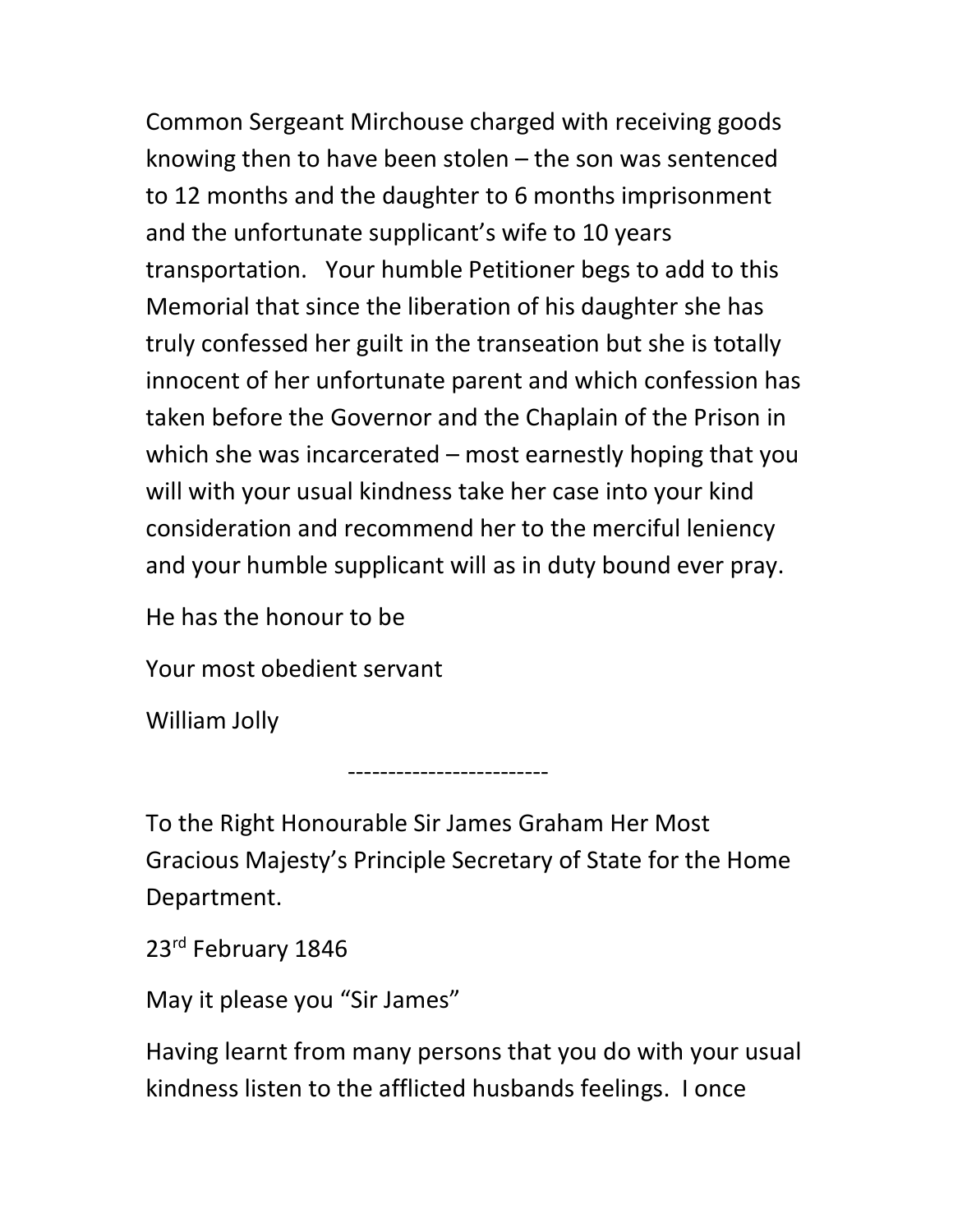more most humbly and respectfully beg to call your humane attention to the case of my poor unhappy wife Phoebe Jolly, who is now suffering a portion of her banishment of 10 years on board the Emma Eugene now on her passage to Van Diemen's Land - my unfortunate wife when the vessel was laying in the Downs was visited by the Ladies who are in the habit of so doing, previous to their departure for their destination and it is by their wishes (having borne so by letter) that I should once more address you "Sir James" upon the subject of a mitigation of the punishment at her arrival. The Ladies from her very good conduct since her incarceration kind recommended as the Head Nurse onboard the vessel, and likewise made her many presents, and pray do let me state to you again her age to be 53 years and if will be pleased to cause the testimonicals as to her former character forwarded in December last, you will be pleased to perceive the many respectable names attached thereto, and whose respectability will appear appearently upon any enquiry being made thereunto.

Most humbly praying that you will recommend her to Her Most Gracious Majesty Privy Council and your humble Memoralist will in duty bound ever pray.

I have the honour to be

Your most humble servant

William Jolly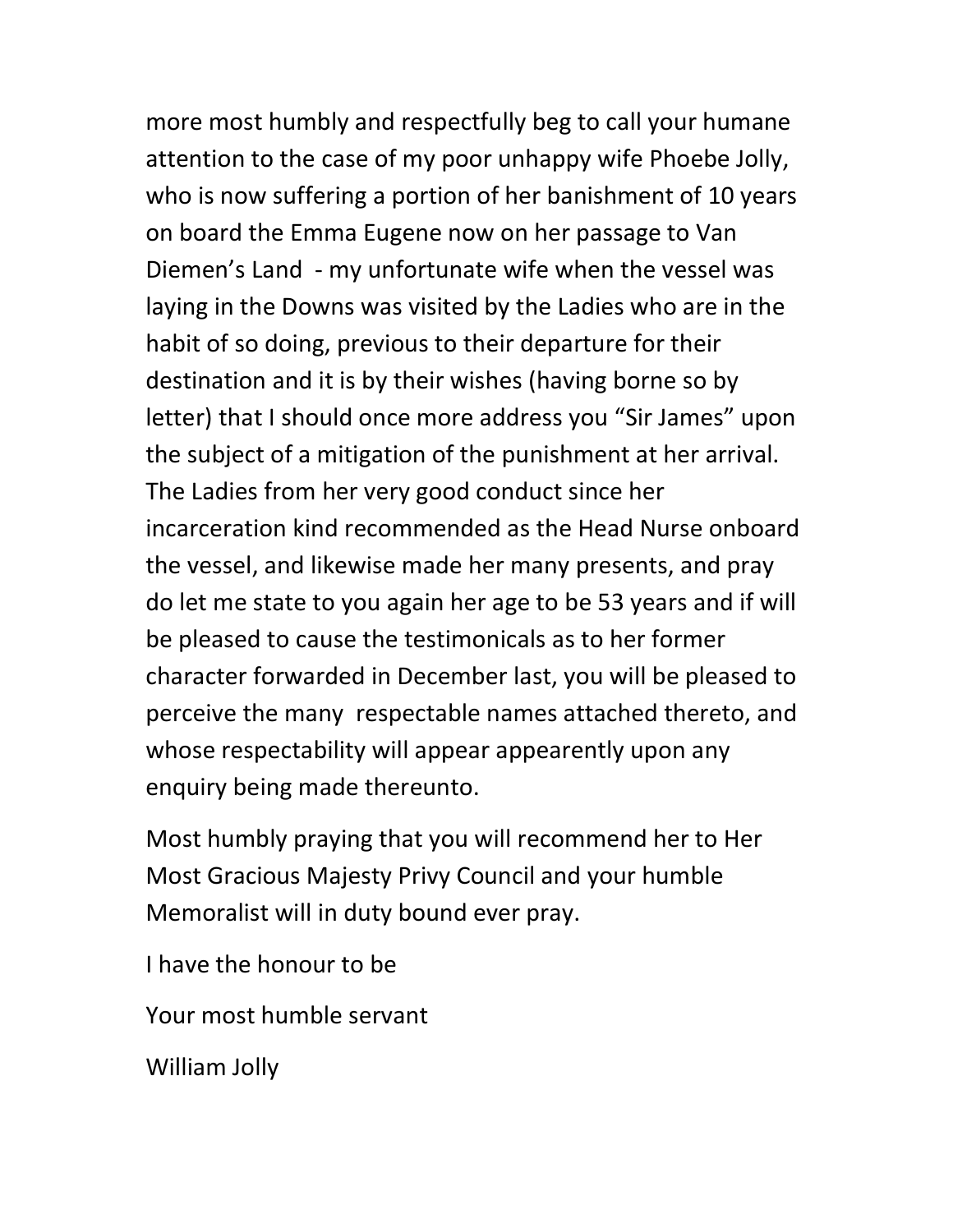No 18 Heath Street

Stepney

----------------------------

Convict has sailed for Van Diemens Land

----------------------

From the Ladies which Pheobe Jolly nursed

This is to certify that Mrs Jolly nursed both my sister and myself and during the time she was with us we found her strictly honest

Mrs Lee

Mrs Moore

And 7 other signatures

----------------------------------------------------------------------------

Phoebe Jolly aged 49

Central Criminal Court June 1845

Receiving stolen goods

10 years transportation

Gaol report – Character Not known

Series – HO 18

Piece Number – 159